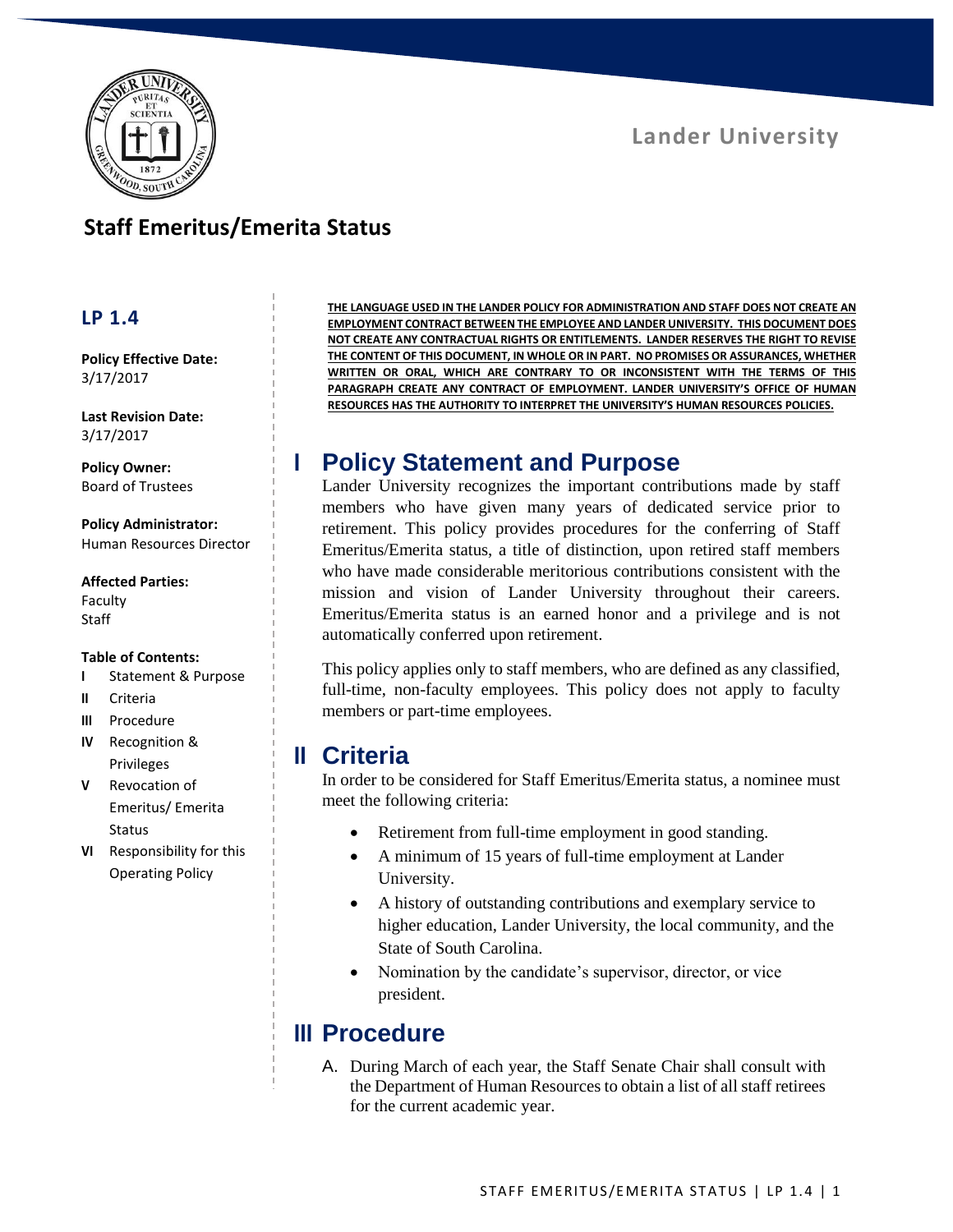**Lander University**



### **Staff Emeritus/Emerita Status**

- B. The Staff Senate Chair shall inform all classified employees of the list of candidates.
- C. Nominations for Staff Emeritus/Emerita status may be made by the candidates' supervisors, directors, or vice presidents.
- D. The Staff Senate shall establish a Review Committee for Staff Emeritus/Emerita status to review and evaluate nominations based on the criteria outlined above and may recommend candidates for Emeritus/Emerita status to the Staff Senate.
- E. The Staff Senate may recommend Staff Emeritus/Emerita status for as many candidates as are deemed eligible via a majority vote of the senators. This may include all, one or more, or none of the candidates.
- F. A list of candidates receiving a majority vote of the senators shall be submitted to the President for review and final approval.
- G. A mandatory waiting period of six months after retirement is required prior to conferring Emeritus/Emerita status.
- H. Upon conferral of Staff Emeritus/Emerita status on the approved candidates by the President of Lander University, Staff Emeritus/Emerita members shall be eligible for all the rights and privileges afforded under this policy.

# **IV Recognition and Privileges**

Retiring staff employees who are granted Staff Emeritus/Emerita status shall have campus privileges that include:

- Membership in the Emeritus/Emerita College group
- Access to Emeritus/Emerita-only activities
- Public recognition $<sup>1</sup>$ </sup>
- Receipt of an award letter
- Listing as "Emeritus/Emerita" in all appropriate university publications
- Inclusion in university mailing list for announcements, event invitations, and campus news
- Eligibility for appointment to university advisory committees
- $\bullet$  Discounted admission to employee social events and lectures<sup>2</sup>
- Library privileges
- Special ID card
- Access to computer  $\text{labs}^3$
- Discounted admission to sporting events
- Discounted admission to performing arts events
- Ability to audit courses without  $cost<sup>4</sup>$